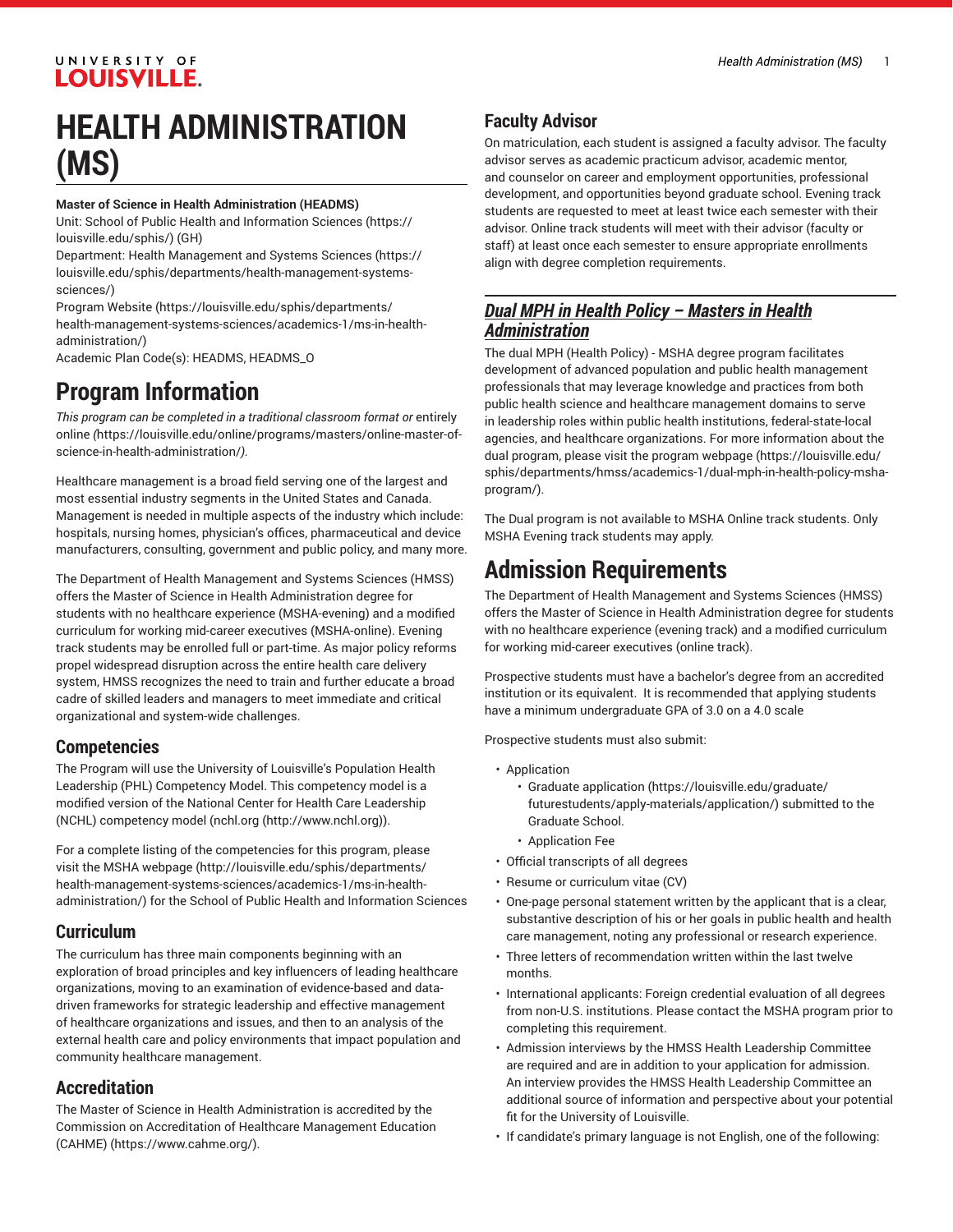- Test of English as a Foreign Language (TOEFL) exam with a minimum score of 90 (after conversion for test type), IELTS scores of at least 6.5 overall or Duolingo overall score of 105
- ECFMG (Educational Commission for Foreign Medical Graduates) certification
- Passing an advanced level Intensive English as a Second Language program
- Degree from an accredited U.S. institution (requires provisional admission with evaluation of English language competency)

#### **Evening Track Admissions**

Students entering the MSHA evening track must have less than five years of working experience.

#### **Online Track Admissions**

Students entering the MSHA online track must have a minimum of five years working experience. Preference will be given to students with healthcare-related work experience. Click here to apply to the [online](http://louisville.edu/online/programs/masters/online-master-of-science-in-health-administration/) MSHA [program](http://louisville.edu/online/programs/masters/online-master-of-science-in-health-administration/) ([http://louisville.edu/online/programs/masters/online](http://louisville.edu/online/programs/masters/online-master-of-science-in-health-administration/)[master-of-science-in-health-administration/\)](http://louisville.edu/online/programs/masters/online-master-of-science-in-health-administration/).

#### **Dual MPH in Health Policy/MSHA Admissions**

Students must apply to and be accepted into both the MPH-HP and MSHA programs. *Each program will require a separate application and application fee.* For more information about the dual program, please visit the program webpage.

#### **Application Deadlines**

- Evening Track: Applications are accepted for Fall semester only.
	- March 1<sup>st</sup> for International applicants
	- July 1<sup>st</sup> for Domestic applicants
	- To be competitive for available program scholarship opportunities, applicants should apply on or before March 1<sup>st</sup> for full consideration.
	- Spring semester: Applications are not accepted.
	- Summer semester Applications are not accepted.
- Online Track: Applications are accepted on a rolling basis.
	- July  $1^{st}$  for Fall I Term
	- September  $1<sup>st</sup>$  for Fall II Term
	- December  $1<sup>st</sup>$  for Spring I Term
	- February 1<sup>st</sup> for Spring II Term
	- May 1<sup>st</sup> for Summer Term

For information on the application process, please contact:

#### Pam Renner, MPA

Program Coordinator Senior Department of Health Management and Systems Sciences School of Public Health and Information Sciences University of Louisville 485 E. Gray Street Louisville, KY 40292 P: 502-852-2797 Email: [Pamela.renner@louisville.edu](mailto:Pamela.renner@louisville.edu)

## **Program Requirements**

Students must successfully complete the 57 credit hour curriculum, earn a grade of B or above in the MSHA Capstone Course, and have an overall 3.0 GPA in coursework in order to graduate from the program.

Students in either track in the program must maintain a minimum 3.0 GPA in coursework.

All courses within the curriculum are required and there are no electives. Students within both the evening and online tracks take the same courses except for the MSHA Practicum. The practicum is designed to expose students new to the health management field to working conditions in healthcare organizations between their first and second year in the Program. MSHA evening track students will register in the Practicum for one (1) credit hour in three consecutive semesters beginning in Spring I for a total of three (3) credit hours. The MSHA online track substitutes the practicum with a Current Topics in Health Administration course that allows students to consider and discuss the current, real-time challenges facing the healthcare industry. Since the online track students have management experience, the practicum is not required.

## **Evening Track Requirements**

#### **Education Plan**

The evening track is designed so that students can work as fulltime employees and attend evening classes. The practicum courses, PHMS 686, PHMS 691, and PHMS 692, are designed to expose students new to the health management field to working conditions in healthcare organizations between their first and second year in the Program.

Coursework

| Course            | <b>Title</b>                                             | <b>Hours</b>   |
|-------------------|----------------------------------------------------------|----------------|
| Year 1            |                                                          |                |
| Fall              |                                                          |                |
| <b>PHMS 505</b>   | Governance and Management of Healthcare<br>Organizations | 3              |
| <b>PHMS 681</b>   | <b>Population Health Quantitative Methods</b>            | 3              |
| <b>PHMS 682</b>   | Population Health Information Management                 | 3              |
| <b>PHMS 680</b>   | Health Management Leadership Seminar                     | $\mathbf{1}$   |
| <b>PHMS 683</b>   | <b>Healthcare Quality Management</b>                     | 3              |
|                   | <b>Hours</b>                                             | 13             |
| Spring            |                                                          |                |
| <b>PHMS 684</b>   | Project Management for Population Health                 | $\overline{2}$ |
| <b>PHMS 620</b>   | Healthcare Strategic Management                          | $\overline{2}$ |
| <b>PHMS 685</b>   | Health Operations & Management Science                   | 3              |
| <b>PHMS 610</b>   | <b>Health Policy and Analysis</b>                        | 3              |
| <b>PHMS 509</b>   | Health Finance and Financial Management                  | 3              |
| <b>PHMS 686</b>   | MSHA Practicum Experience I                              | $\mathbf{1}$   |
|                   | <b>Hours</b>                                             | 14             |
| Year <sub>2</sub> |                                                          |                |
| Fall              |                                                          |                |
| <b>PHPH 523</b>   | Public Health in the United States (online)              | 3              |
| <b>PHMS 687</b>   | Managerial Accounting for Healthcare Managers            | 3              |
| <b>PHMS 662</b>   | <b>Health Economics</b>                                  | 3              |
| <b>PHMS 688</b>   | <b>Healthcare Marketing</b>                              | $\overline{2}$ |
| <b>PHMS 615</b>   | Introduction to Health Systems                           | 3              |
| <b>PHMS 691</b>   | <b>MSHA Practicum Experience II</b>                      | 1              |
|                   | <b>Hours</b>                                             | 15             |
| Spring            |                                                          |                |
| <b>PHMS 689</b>   | Insurance & Alternative Payment Models                   | $\overline{2}$ |
| <b>PHMS 635</b>   | <b>Health Law and Ethics</b>                             | 3              |
| <b>PHMS 630</b>   | Human Resource Management in the Public Health<br>Sector | 3              |
| <b>PHMS 625</b>   | <b>Population Health Management</b>                      | 3              |
| <b>PHMS 690</b>   | <b>MSHA Capstone Course</b>                              | 3              |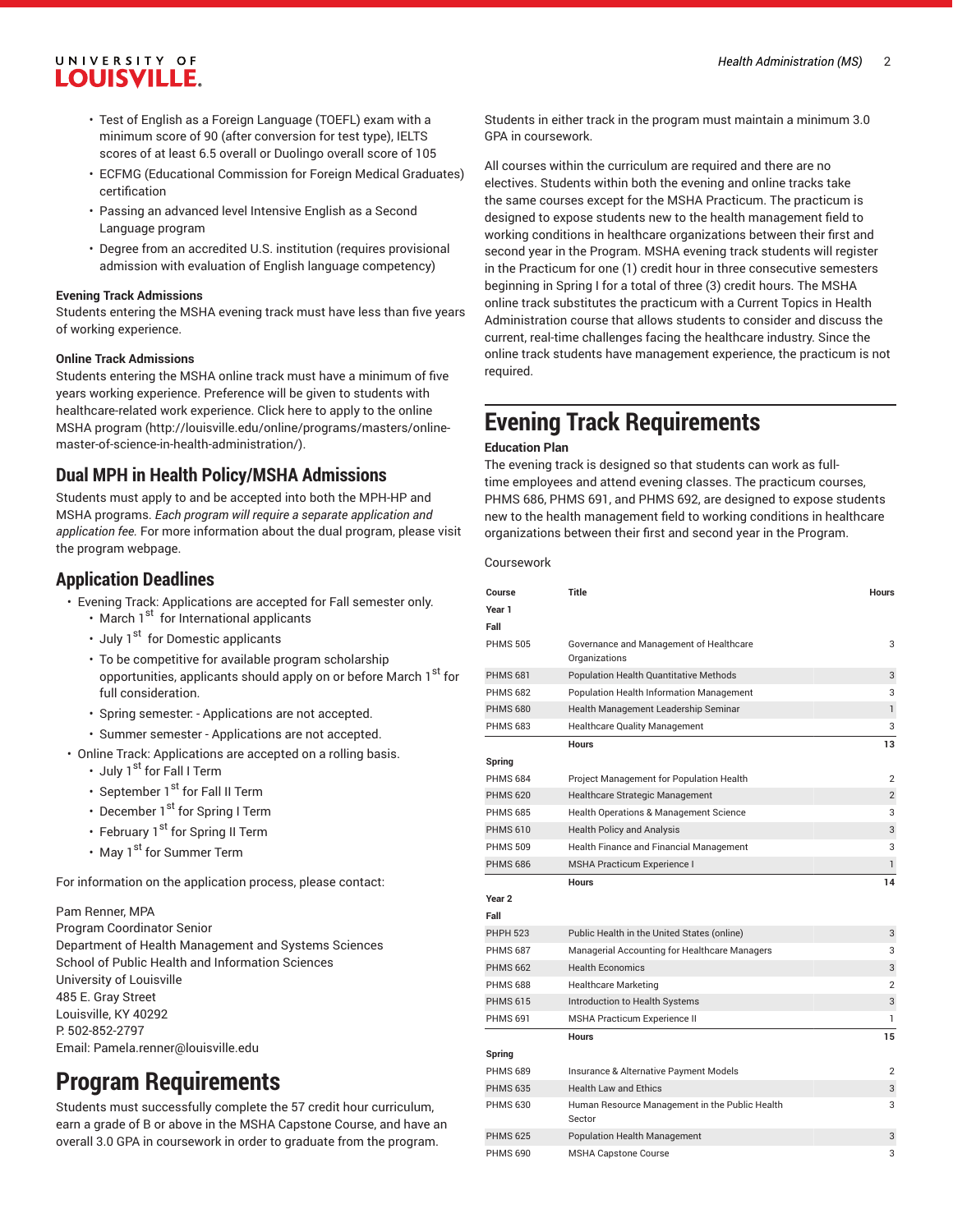| <b>PHMS 692</b> | <b>MSHA Practicum III</b>  |    |
|-----------------|----------------------------|----|
|                 | <b>Hours</b>               | 15 |
|                 | <b>Minimum Total Hours</b> | 57 |

## **Online Track Requirements**

#### **Education Plan**

The overall guiding philosophy for the online track in the MSHA curriculum design is that an online, primarily asynchronous learning basis will be used so that the mid-career executives can proceed working in their current jobs while in the Program. Courses will be developed in partnership with the Delphi Center for Online Learning adhering to the Quality Matters online course development standards. Courses will be offered in five eight-week terms within the Fall (F1, F2), Spring (S1, S2), and Summer terms to facilitate year-round student enrollments.

Coursework

| Course            | Title                                                    | <b>Hours</b>   |
|-------------------|----------------------------------------------------------|----------------|
| Year 1            |                                                          |                |
| Fall              |                                                          |                |
| <b>PHMS 615</b>   | Introduction to Health Systems                           | 3              |
| <b>PHMS 681</b>   | Population Health Quantitative Methods                   | 3              |
| <b>PHMS 682</b>   | Population Health Information Management                 | 3              |
| <b>PHMS 680</b>   | Health Management Leadership Seminar                     | 1              |
|                   | <b>Hours</b>                                             | 10             |
| Spring            |                                                          |                |
| <b>PHMS 684</b>   | Project Management for Population Health                 | $\overline{2}$ |
| <b>PHMS 620</b>   | Healthcare Strategic Management                          | $\overline{2}$ |
| <b>PHMS 685</b>   | Health Operations & Management Science                   | 3              |
| <b>PHMS 610</b>   | <b>Health Policy and Analysis</b>                        | 3              |
|                   | <b>Hours</b>                                             | 10             |
| <b>Summer</b>     |                                                          |                |
| <b>PHMS 509</b>   | Health Finance and Financial Management                  | 3              |
| <b>PHMS 683</b>   | Healthcare Quality Management                            | 3              |
| <b>PHMS 689</b>   | Insurance & Alternative Payment Models                   | 2              |
|                   | <b>Hours</b>                                             | 8              |
| Year <sub>2</sub> |                                                          |                |
| Fall              |                                                          |                |
| <b>PHMS 687</b>   | Managerial Accounting for Healthcare Managers            | 3              |
| <b>PHPH 523</b>   | Public Health in the United States (online)              | 3              |
| <b>PHMS 662</b>   | <b>Health Economics</b>                                  | 3              |
| <b>PHMS 688</b>   | <b>Healthcare Marketing</b>                              | $\mathbf{2}$   |
|                   | <b>Hours</b>                                             | 11             |
| Spring            |                                                          |                |
| <b>PHMS 635</b>   | <b>Health Law and Ethics</b>                             | 3              |
| <b>PHMS 505</b>   | Governance and Management of Healthcare                  | 3              |
|                   | Organizations                                            |                |
| <b>PHMS 625</b>   | Population Health Management                             | 3              |
|                   | <b>Hours</b>                                             | 9              |
| <b>Summer</b>     |                                                          |                |
| <b>PHMS 694</b>   | Innovation and Entrepreneurship in Healthcare            | 3              |
| <b>PHMS 630</b>   | Human Resource Management in the Public Health<br>Sector | 3              |
| <b>PHMS 690</b>   | <b>MSHA Capstone Course</b>                              | 3              |
|                   | <b>Hours</b>                                             | 9              |
|                   | <b>Minimum Total Hours</b>                               | 57             |

PHMS 686 MSHA Practicum Experience I, PHMS 691 MSHA Practicum Experience II, and PHMS 692 MSHA Practicum III (three (3) credit hours total) – Evening Track only

Students develop an understanding and gain knowledge of the complex health care industry and the internal and external factors that influence decision-making in an assigned organization.

PHMS 694 Innovation and Entrepreneurship in Healthcare (three (3) credit hours) – Online Track only

Designed to enhance and improve student techniques and skills in entrepreneurship as applied to business venture development in healthcare markets. The focus is the student "being" an entrepreneur and acquiring the skills necessary to evaluate, plan, and develop business opportunities.

PHMS 690 MSHA Capstone Course (three (3) credit hours)

The primary objective of the course is to assist students in the transition from theory to practice and from learner to user of management knowledge and skills. The course will emphasize the integration and application of management theory in 'real world' context.

## **Dual MPH in Health Policy/MSHA Program Requirements**

The Dual program is not available to MSHA Online track students. Only MSHA Evening track students may apply.

| Course            | Title                                                     | <b>Hours</b>   |
|-------------------|-----------------------------------------------------------|----------------|
| Year 1            |                                                           |                |
| Fall              |                                                           |                |
| <b>PHMS 501</b>   | Introduction to Public Health Practice and Administration | 3              |
| <b>PHPB 501</b>   | Introduction to Public Health Behavior                    | 3              |
| <b>PHEP 501</b>   | Introduction to Epidemiology                              | 3              |
| <b>PHST 500</b>   | Introduction to Biostatistics for Health Sciences I       | 3              |
| <b>PHMS 680</b>   | Health Management Leadership Seminar                      | 1              |
|                   | <b>Hours</b>                                              | 13             |
| Spring            |                                                           |                |
| <b>PHST 501</b>   | Introduction to Biostatistics for Health Sciences II      | 3              |
| <b>PHMS 610</b>   | <b>Health Policy and Analysis</b>                         | 3              |
| <b>PHMS 530</b>   | <b>Comparative Health Systems</b>                         | 3              |
| <b>PHPH 677</b>   | Public Health Practice Experience 1                       | $\mathbf{1}$   |
| <b>PHMS 686</b>   | MSHA Practicum Experience I                               | 1              |
|                   | <b>Hours</b>                                              | 11             |
| Summer            |                                                           |                |
| <b>PHMS 684</b>   | Project Management for Population Health (ONLINE)         | 2              |
| <b>PHMS 685</b>   | Health Operations & Management Science (ONLINE)           | 3              |
| <b>PHMS 620</b>   | Healthcare Strategic Management (ONLINE)                  | 2              |
|                   | <b>Hours</b>                                              | $\overline{7}$ |
| Year <sub>2</sub> |                                                           |                |
| Fall              |                                                           |                |
| <b>PHMS 662</b>   | <b>Health Economics</b>                                   | 3              |
| <b>PHMS 505</b>   | Governance and Management of Healthcare<br>Organizations  | 3              |
| <b>PHMS 681</b>   | Population Health Quantitative Methods                    | 3              |
| <b>PHMS 682</b>   | <b>Population Health Information Management</b>           | 3              |
| <b>PHPH 678</b>   | Public Health Practice Experience 2                       | $\mathbf{1}$   |
| <b>PHMS 691</b>   | <b>MSHA Practicum Experience II</b>                       | $\mathbf{1}$   |
|                   | <b>Hours</b>                                              | 14             |
| Spring            |                                                           |                |
| <b>PHMS 509</b>   | Health Finance and Financial Management                   | 3              |
| PHPB 611          | <b>Community Organization and Assessment</b>              | 3              |
| <b>PHPH 679</b>   | Public Health Practicum Experience 3                      | $\overline{2}$ |